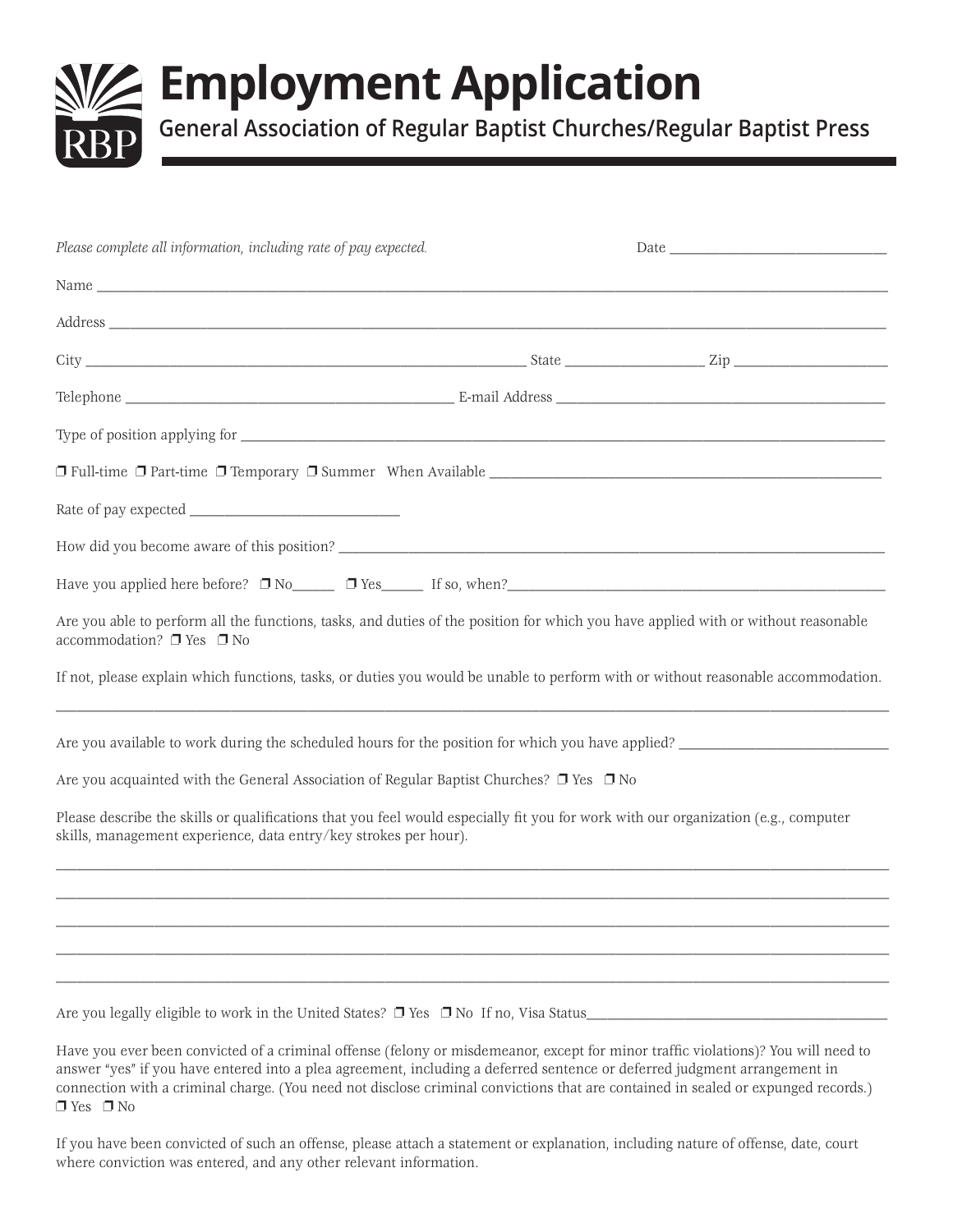

**Please complete this section even if resumé is attached.** List each job held from age 18 onward. Start with your present or last job. Include self-employment and temporary positions. Attach additional sheet if necessary.

| Dates<br>From/To | Name and Address of Employer | Rate of Pay<br>Start/Finish | Supervisor's Name, Title,<br>Phone Number | Reason for Leaving |
|------------------|------------------------------|-----------------------------|-------------------------------------------|--------------------|
|                  |                              |                             |                                           |                    |
|                  |                              |                             |                                           |                    |
|                  |                              |                             |                                           |                    |
| Position Held:   |                              |                             |                                           |                    |

Dates Name and Address of Employer Rate of Pay Supervisor's Name, Title, Reason for Leaving Reason for Leaving Reason for Leaving Reason for Leaving Reason for Leaving Reason for Leaving Reason for Leaving Reason for Leavi Phone Number Position Held:

| Dates<br>From/To | Name and Address of Employer | Rate of Pay<br>Start/Finish | Supervisor's Name, Title,<br>Phone Number | Reason for Leaving |
|------------------|------------------------------|-----------------------------|-------------------------------------------|--------------------|
|                  |                              |                             |                                           |                    |
|                  |                              |                             |                                           |                    |
|                  |                              |                             |                                           |                    |
| Position Held:   |                              |                             |                                           |                    |

I hereby authorize my current and/or previous employers and supervisors or references listed herein or otherwise identified by me to furnish Regular Baptist Press and its staff any information requested related to my employment and work performance.

> \_\_\_\_\_\_\_\_\_\_\_\_\_\_\_\_\_\_\_\_\_\_\_\_\_\_\_\_\_\_\_\_\_\_\_\_\_\_\_ (Signature)



| School | Address | # of Years<br>Attended | Graduated<br>Yes/No | Course or Major |
|--------|---------|------------------------|---------------------|-----------------|
|        |         |                        |                     |                 |
|        |         |                        |                     |                 |
|        |         |                        |                     |                 |
|        |         |                        |                     |                 |
|        |         |                        |                     |                 |
|        |         |                        |                     |                 |

Are you known to listed schools or references by another name?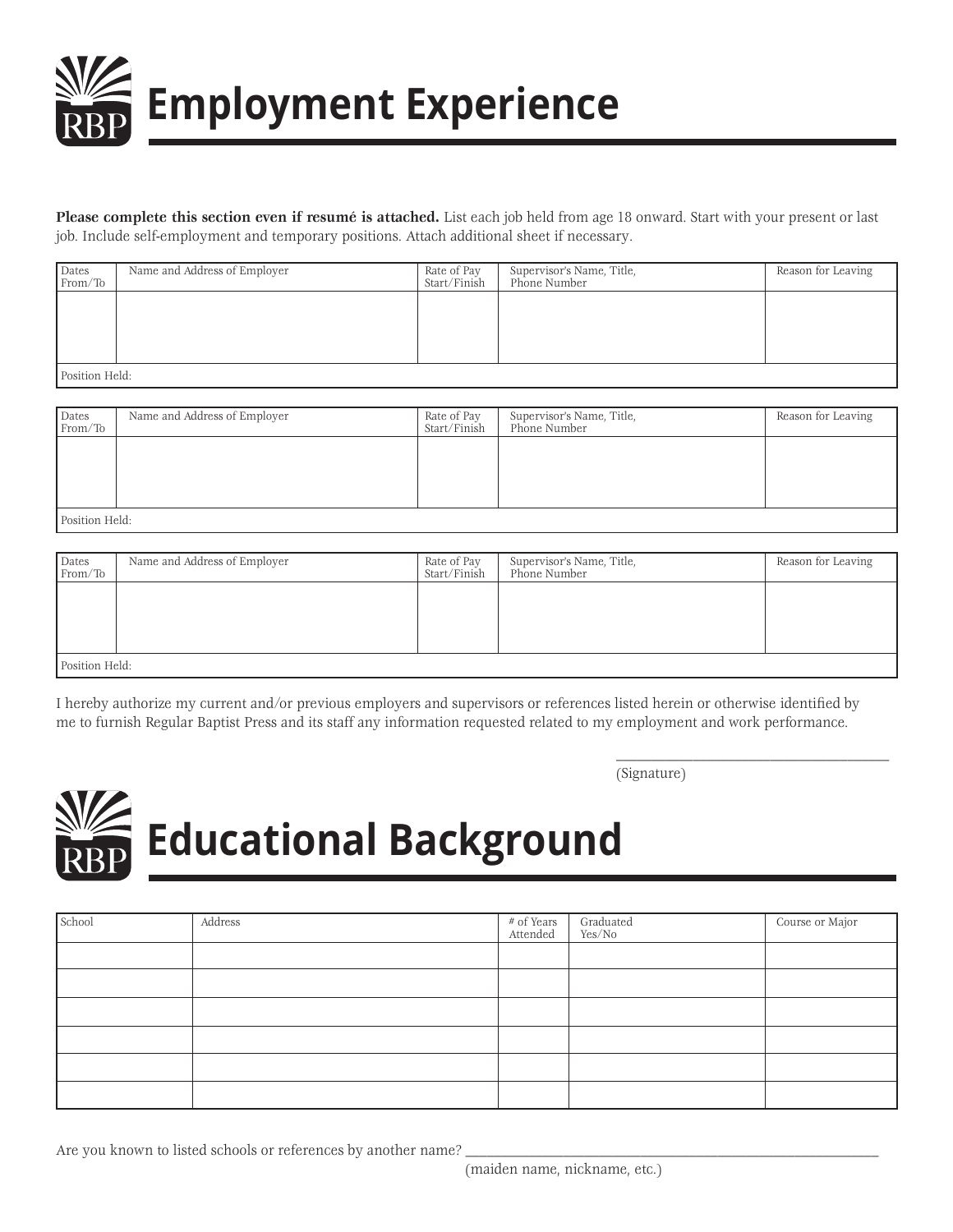

List the names and addresses of four people (two personal and two job-related) you would like us to contact. Do not include relatives or former employers.

| Name | Address | City | State | Telephone Number |
|------|---------|------|-------|------------------|
|      |         |      |       |                  |
|      |         |      |       |                  |
|      |         |      |       |                  |
|      |         |      |       |                  |

Briefly state your reasons for seeking employment at Regular Baptist Press.



Please write a brief statement describing your conversion to Christianity. Please state what a person must do to receive eternal life and when you took that step. (Please attach a second sheet if additional space is needed.)

Member of what church? \_\_\_\_\_\_\_\_\_\_\_\_\_\_\_\_\_\_\_\_\_\_\_\_\_\_\_\_\_\_\_\_\_\_\_\_\_\_\_\_\_\_\_\_\_\_\_\_\_\_\_\_\_\_\_\_\_\_\_\_\_\_\_\_\_ How long? \_\_\_\_\_\_\_\_\_\_\_\_\_\_\_\_\_\_\_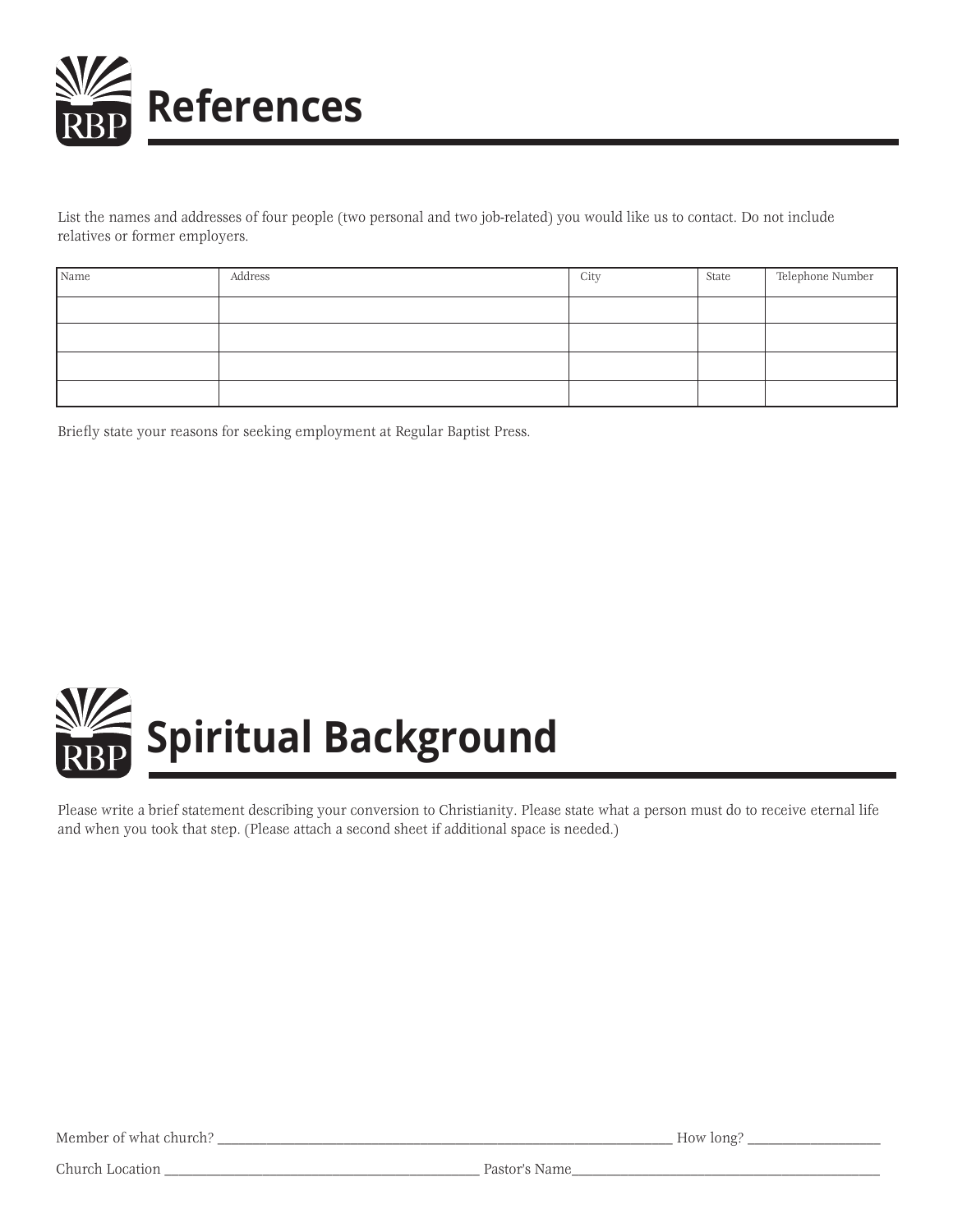

#### **I. Of the Scriptures**

We believe in the authority and sufficiency of the Holy Bible, consisting of the sixty-six books of the Old and New Testaments, as originally written; that it was verbally and plenarily inspired and is the product of Spirit-controlled men, and therefore is infallible and inerrant in all matters of which it speaks.

We believe the Bible to be the true center of Christian unity and the supreme standard by which all human conduct, creed, and opinions shall be tried. *2 Timothy 3:16, 17; 2 Peter 1:19–21*

#### **II. The True God**

We believe there is one and only one living and true God, an infinite Spirit, the Maker and supreme Ruler of Heaven and earth; inexpressibly glorious in holiness, and worthy of all possible honor, confidence, and love; that in the unity of the Godhead there are three persons, the Father, the Son, and the Holy Spirit, equal in every divine perfection and executing distinct but harmonious offices in the great work of redemption.

*Exodus 20:2, 3; 1 Corinthians 8:6; Revelation 4:11*

#### **III. The Holy Spirit**

We believe that the Holy Spirit is a divine person, equal with God the Father and God the Son and of the same nature; that He was active in the creation; that in His relation to the unbelieving world He restrains the evil one until God's purpose is fulfilled; that He convicts of sin, of righteousness, and of judgment; that He bears witness to the truth of the gospel in preaching and testimony; that He is the agent in the new birth; that He seals, endues, guides, teaches, witnesses, sanctifies, and helps the believer. We believe that the sign/revelatory gifts of the Holy Spirit have fulfilled their purpose and are not applicable to the work of the Holy Spirit today. *John 14:16, 17; Matthew 28:19; Hebrews 9:14; John 14:26; Luke 1:35; Genesis 1:1–3; John 16:8–11; Acts 5:30–32; John 3:5, 6; Ephesians 1:13, 14; Mark 1:8; John 1:33; Acts 11:16; Luke 24:49; Romans 8:14, 16, 26, 27; 1 Corinthians 12:8–10, 28–30; 13:8–10; 14:1–40; 2 Corinthians 12:12; Hebrews 2:2–4*

#### **IV. The Devil, or Satan**

We believe in the reality and personality of Satan, the Devil; and that he was created by God as an angel but through pride and rebellion became the enemy of his Creator; that he became the unholy god of this age and the ruler of all the powers of darkness and is destined to the judgment of an eternal justice in the Lake of Fire. *Matthew 4:1–11; 2 Corinthians 4:4; Revelation 20:10*

#### **V. Creation**

We believe the Biblical account of the creation of the physical universe, angels, and man; that this account is neither allegory nor myth, but a literal, historical account of the direct, immediate creative acts of God without any evolutionary process; that man was created by a direct work of God and not from previously existing forms of life; and that all men are descended from the historical Adam and Eve, first parents of the entire human race.

*Genesis 1; 2; Colossians 1:16, 17; John 1:3*

In light of God's creative design, we believe that the Bible teaches that marriage is the joining of one man and one woman and that sexual intimacy is to be expressed only within the bonds of a Biblically defined marriage. Any other form of marriage or sexual intimacy is immoral and a perversion of God's gracious will. *Genesis 2:18, 24, 25; Matthew 19:4–6; 7:2; 1 Corinthians 6:19, 20; 7:1–5; Ephesians 5:22–33; Hebrews 13:4*

#### **VI. The Fall of Man**

We believe that man was created in innocence (in the image and likeness of God) under the law of his Maker, but by voluntary transgression Adam fell from his sinless and happy state, and all men sinned in him, in consequence of which all men are totally depraved, are partakers of Adam's fallen nature, and are sinners by nature and by conduct, and therefore are under just condemnation without defense or excuse. *Genesis 3:1–6; Romans 1:18, 32; 3:10–19; 5:12, 19* 

#### **VII. The Virgin Birth**

We believe that Jesus was begotten of the Holy Spirit in a miraculous manner, born of Mary, a virgin, as no other man was ever born or can be born of woman, and that He is both the Son of God and God, the Son. *Genesis 3:15; Isaiah 7:14; Matthew 1:18–25; Luke 1:35; John 1:14*

#### **VIII. Salvation**

We believe that the salvation of sinners is divinely initiated and wholly of grace through the mediatorial offices of Jesus Christ, the Son of God, Who, by the appointment of the Father, voluntarily took upon Himself our nature, yet without sin, and honored the divine law by His personal obedience, thus qualifying Himself to be our Savior; that by the shedding of His blood in His death He fully satisfied the just demands of a holy and righteous God regarding sin; that His sacrifice consisted not in setting us an example by His death as a martyr, but was a voluntary substitution of Himself in the sinner's place, the Just dying for the unjust, Christ the Lord bearing our sins in His own body on the tree; that having risen from the dead He is now enthroned in Heaven, and uniting in His wonderful person the tenderest sympathies with divine perfection, He is in every way qualified to be a suitable, a compassionate, and an all-sufficient Savior.

We believe that faith in the Lord Jesus Christ is the only condition of salvation. Repentance is a change of mind and purpose toward God prompted by the Holy Spirit and is an integral part of saving faith.

*Jonah 2:9; Ephesians 2:8; Acts 15:11; Romans 3:24, 25; John 3:16; Matthew 18:11; Philippians 2:7, 8; Hebrews 2:14–17; Isaiah 53:4–7; 1 John 4:10; 1 Corinthians 15:3; 2 Corinthians 5:21; 1 Peter 2:24*

#### **IX. Resurrection and Priesthood of Christ**

We believe in the bodily resurrection of Christ and in His ascension into Heaven, where He now sits at the right hand of the Father as our high priest interceding for us.

*Matthew 28:6, 7; Luke 24:39; John 20:27; 1 Corinthians 15:4; Mark 16:6; Luke 24:2–6, 51; Acts 1:9–11; Revelation 3:21; Hebrews 8:6; 12:2; 7:25; 1 Timothy 2:5; 1 John 2:1; Hebrews 2:17; 5:9, 10*

#### **X. Grace and the New Birth**

We believe that in order to be saved, sinners must be born again; that the new birth is a new creation in Christ Jesus; that it is instantaneous and not a process; that in the new birth the one dead in trespasses and in sins is made a partaker of the divine nature and receives eternal life, the free gift of God; that the new creation is brought about by our sovereign God in a manner above our comprehension, solely by the power of the Holy Spirit in connection with divine truth, so as to secure our voluntary obedience to the gospel; that its proper evidence appears in the holy fruits of repentance, faith, and newness of life.

*John 3:3; 2 Corinthians 5:17; 1 John 5:1; Acts 16:20–33; 2 Peter 1:4; Romans 6:23; Ephesians 2:1, 5; Colossians 2:13; John 3:8*

#### **XI. Justification**

We believe that justification is that judicial act of God whereby He declares the believer righteous upon the basis of the imputed righteousness of Christ; that it is bestowed, not in consideration of any work of righteousness which we have done, but solely through faith in the Redeemer's shed blood.

*Romans 3:24; 4:5; 5:1, 9; Galatians 2:16; Philippians 3:9*

#### **XII. Sanctification**

We believe that sanctification is the divine setting apart of the believer unto God accomplished in a threefold manner; first, an eternal act of God, based upon redemption in Christ, establishing the believer in a position of holiness at the moment he trusts the Savior; second, a continuing process in the saint as the Holy Spirit applies the Word of God to the life; third, the final accomplishment of this process at the Lord's return.

*Hebrews 10:10–14; 3:1; John 17:17; 2 Corinthians 3:18; 1 Corinthians 1:30; Ephesians 5:25–27; 1 Thessalonians 4:3, 4; 5:23, 24; 1 John 3:2; Jude 24, 25; Revelation 22:11*

#### **XIII. The Security of the Saints**

We believe that all who are truly born again are kept by God the Father for Jesus Christ.

*Philippians 1:6; John 10:28, 29; Romans 8:35–39; Jude 1*

#### **XIV. The Church**

We believe that a local church is an organized congregation of immersed believers, associated by covenant of faith and fellowship of the gospel; observing the ordinances of Christ; governed by His laws; and exercising the gifts, rights, and privileges invested in them by His Word; that its officers are pastors and deacons, godly men whose qualifications, claims, and duties are clearly defined in the Scriptures. We believe the true mission of the church is the faithful witnessing of Christ to all men as we have opportunity. We hold that the local church has the absolute right of self-government free from the interference of any hierarchy of individuals or organizations; and that the one and only Superintendent is Christ through the Holy Spirit; that it is Scriptural for true churches to cooperate with each other in contending for the faith and for the furtherance of the gospel; that each local church is the sole judge of the measure and method of its cooperation;